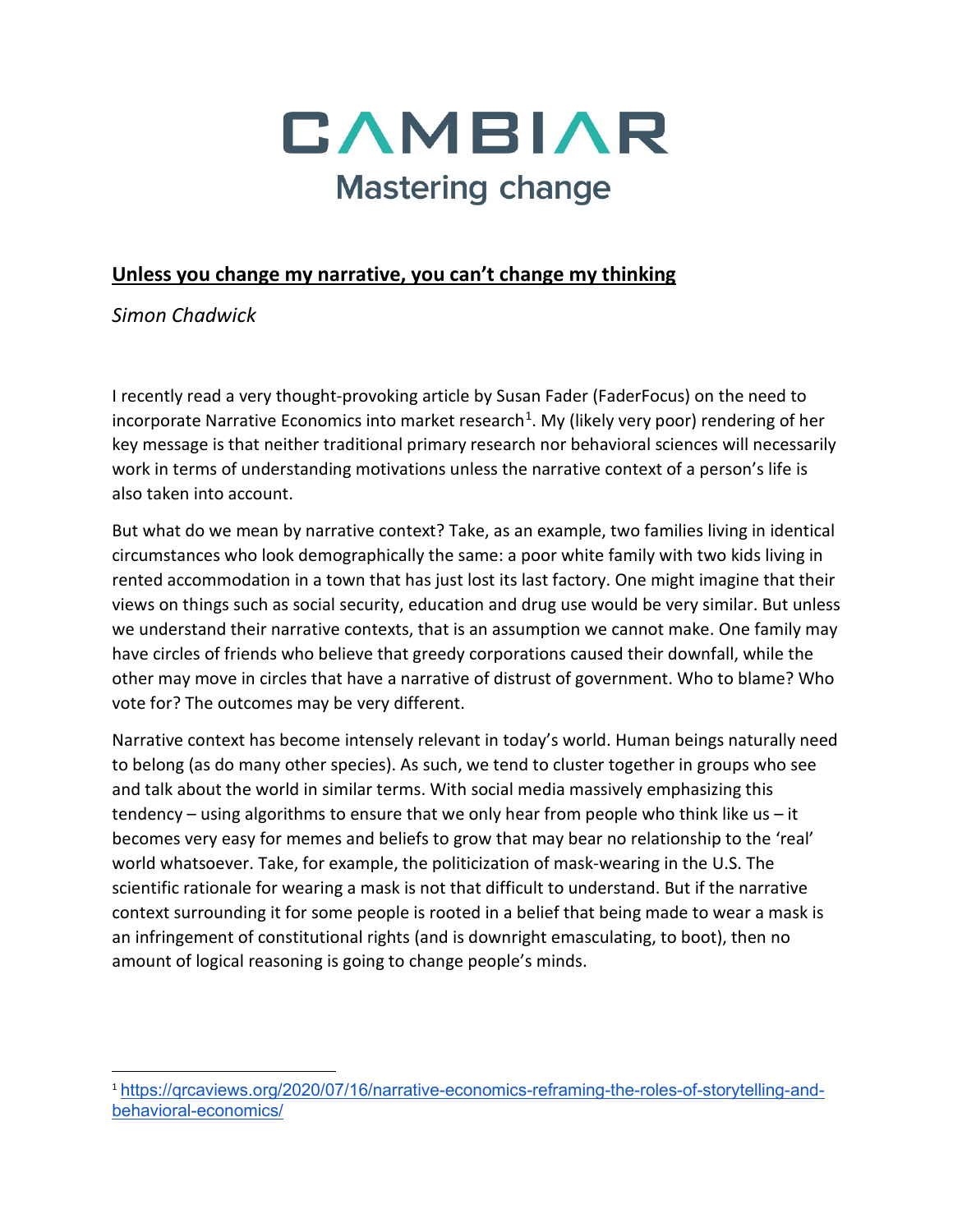

Indeed, it may actually cause people to embellish the narrative. This infographic, for example, tells the story of mask wearing pretty well. But one senior politician I am aware of didn't like it. His base narrative was 'infringement of rights' but, to counter this logical message, he embellished his position by saying outright "masks don't work for viruses".

Now let's take a leap forward – to the time when a vaccine against Covid-19 becomes widely available. In many parts of the world an anti-vaccine movement was already growing pre-crisis. This narrative started when a man called Andrew Wakefield fraudulently claimed in a scientific paper that vaccines were linked to colitis and autism in children.

Although retracted in 2010, the narrative had already entered the mainstream and was not only embellished by conspiracy theorists but adopted by parents of autistic children and, a little later, by parents determined not to "expose" their children to the danger of autism. This led to a significant drop in vaccinations of all types and the 'rebirth' of diseases long thought to be conquered in the developed world.

We are told by WHO and equivalent national bodies that, in order to be effective, a Covid vaccine would need to be administered to at least 80% of a given population. If the anti-vaccine narrative prevents that level from being achieved, the consequences could be severe. So, how do we overcome these narratives in order to allow the vaccine to do its work? Behavioral economists might advocate behavior 'nudging' but, if the narrative context is already suspicious of such things, nudges may not succeed. Do we resort to outright mandates and make it a criminal offense not to get vaccinated? That might work in some countries but, as we have already seen on the issue of masks, some governments may shy away from such mandates for fear of alienating their bases.

The answer seems to lie first and foremost in understanding the narrative contexts themselves and then in changing the narrative. This may involve co-opting an opposing narrative – for example, in the United States, one such 'coopted narrative' is that it is actually patriotic to wear